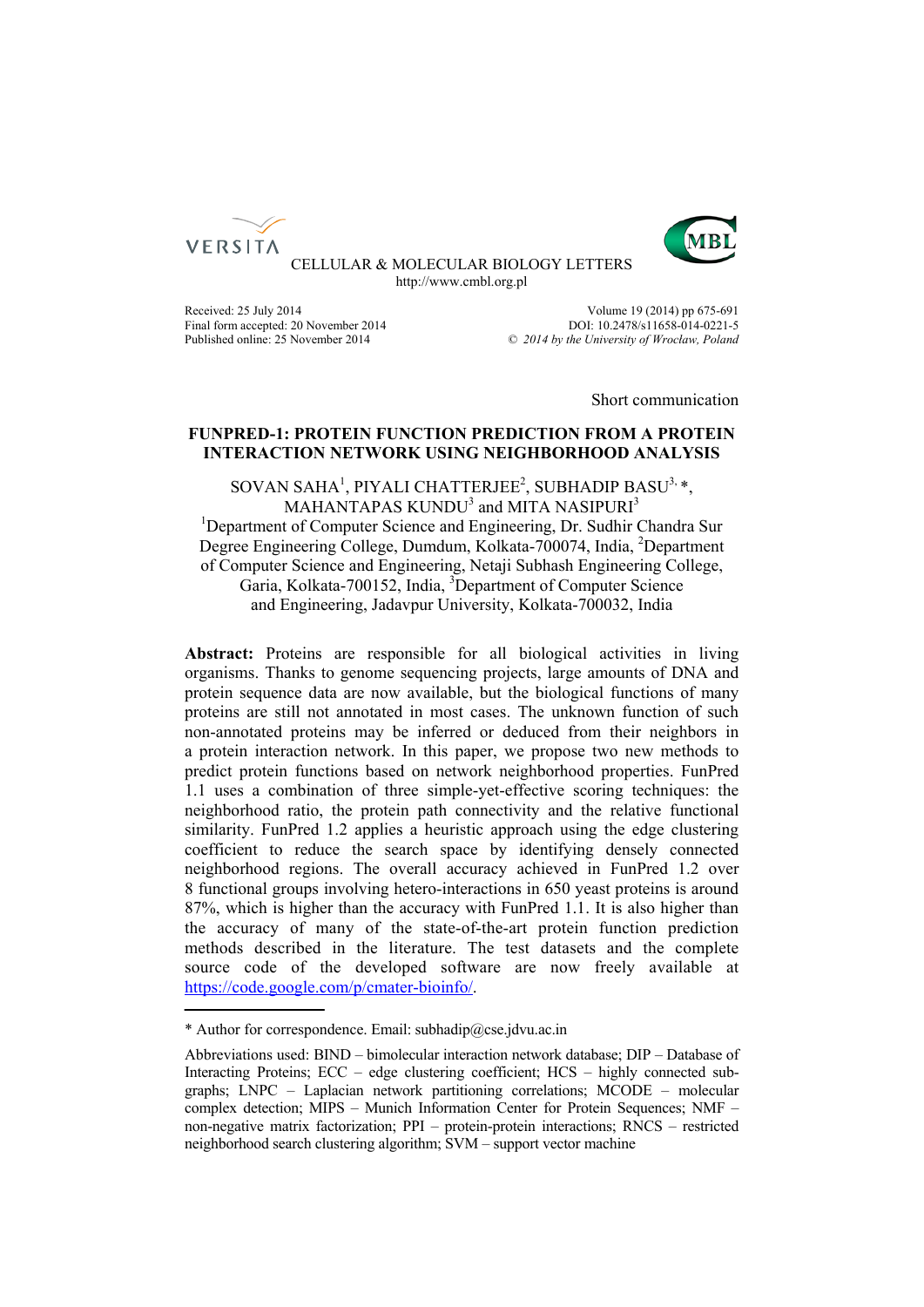**Keywords:** Protein interaction network, Protein function prediction, Functional groups, Neighborhood analysis, Relative functional similarity, Edge clustering coefficient

## **INTRODUCTION**

Proteins are the most versatile macromolecules in living systems. They serve crucial functions in essentially all biological processes. Determining protein functions experimentally is a laborious and time-consuming task, so computational methods of predicting functions are the focus of extensive research. These methods are based on aspects of molecular biology such as the gene and protein sequence and structure, the gene neighborhood, gene fusions, cellular localization, and protein–protein interactions (PPI).

The prediction of protein functions based on protein interaction information is an emerging area of research. In this approach, the functions of non-annotated proteins are determined by looking at their neighborhood properties in the protein interaction network. It is reliant on the fact that the neighbors of a given protein have similar function.

In the work of Schwikowski [1], a neighborhood-counting method is proposed to assign *k* functions to a protein by identifying the *k* most frequent functional labels among its interacting partners. It is simple and effective, but the full topology is not considered and no confidence scores are assigned for the annotations.

In the chi-square method, Hishigaki et al. [2] assigns *k* functions to a protein with the *k* largest *chi-square* scores. For a protein *P*, each function *f* is assigned a score:

 $(n_f - e_f)^2$ *ef*

where  $n_f$  is the number of proteins in the n-neighborhood of  $P$  that have the function  $f$  and  $e_f$  is the expectation of this number based on the frequency of *f* among all proteins in the network.

Chen et al. [3] extends this neighborhood property to higher levels in the network. They developed an algorithm to assess the functional similarity between a protein and its neighbors from its Level –1 and Level –2.

Many graph algorithms have been applied for this type of functional analysis. Vazquez et al. [4] assign proteins to a function to maximize the connectivity of a protein assigned with the same function. They map this problem into an optimization problem using simulated annealing, where they maximize the number of edges that connect proteins (non-annotated or previously annotated) assigned with the same function. Karaoz et al. [5] apply a similar approach to a collection of PPI data and gene expression data. They construct a distinct network for each function in gene ontology. For a particular state of function of each annotated protein  $v$  equals  $+1$  if  $v$  has the function  $f$ , and  $-1$  if  $v$  has a different function.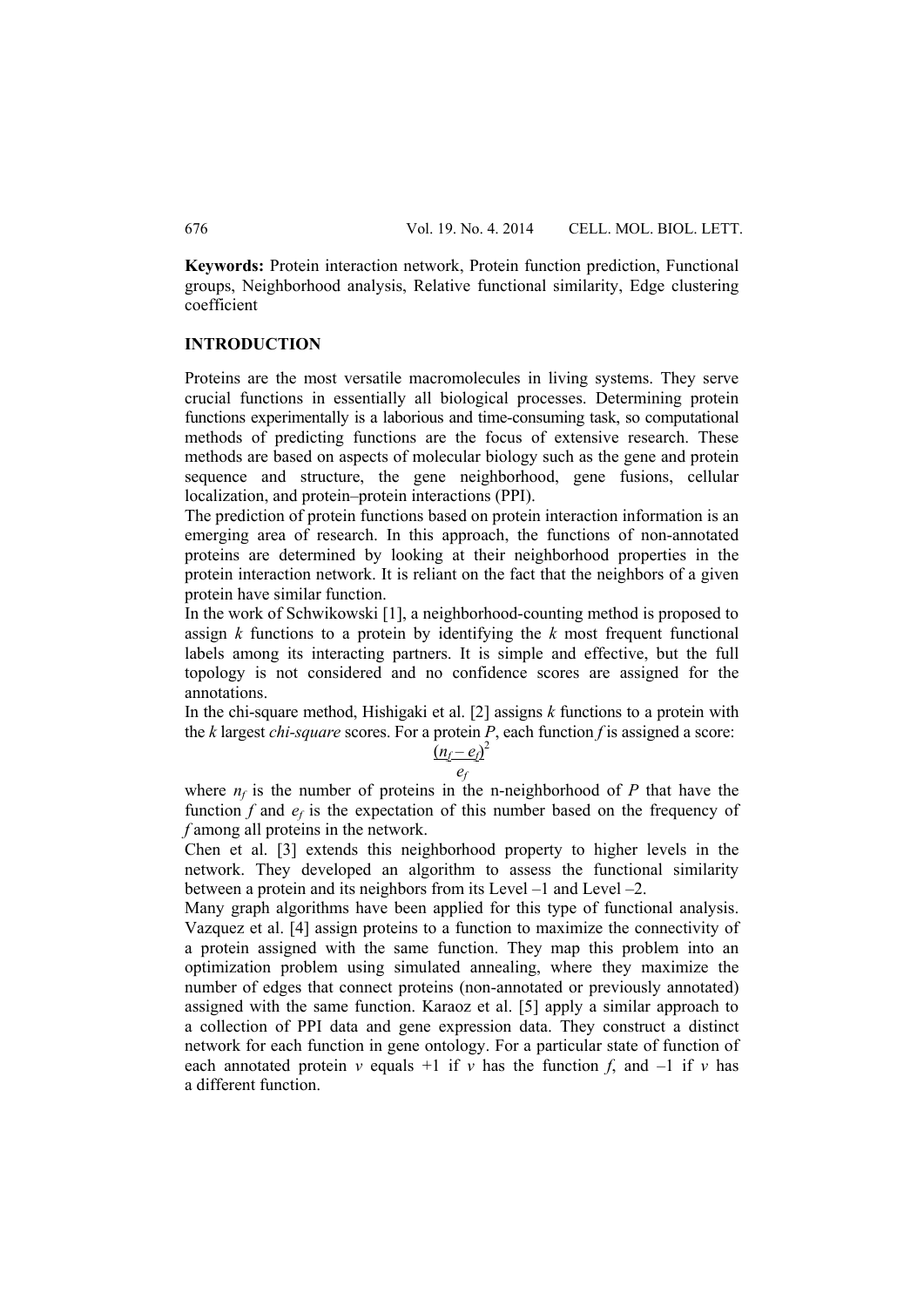Nabieva et al. [6] proposes a flow-based approach to predict protein function from the protein interaction network. Considering both the local and global properties of the graph, this approach assigns a function to a given nonannotated protein based on the amount of flow it receives during simulation, whereas each annotated protein is the source of functional flow.

Deng et al. [7] proposes an approach employing the theory of the Markov random field where they estimate the posterior probability of a protein of interest. Letvsky and Kasif [8] use loopy belief propagation with the assumption of a binomial model for local neighbors of protein annotated with a given time. Similarly, Wu et al. [9] propose a related probabilistic model to annotate functions of unknown proteins and PPI networks based on the structure of the PPI network.

In the work of Samanta et al. [10], a network-based statistical algorithm is proposed. It assumes that if two proteins share a significantly larger number of common interacting partners, they share a common functionality. Another application, proposed by Arnau et al., is UVCLUSTER. It is based on biclustering that iteratively explored distance datasets [11].

Bader and Hogue [12] proposed molecular complex detection (MCODE), where dense regions are detected according to some heuristic parameters. Altaf-ul-Amin et al. [13] also use a clustering approach. It starts from a single node in a graph and clusters are gradually grown until the similarity of every added node within a cluster and the density of clusters reaches a certain limit.

Spirin and Mirny [14] use a graph clustering approach where they detect densely connected modules within themselves and modules that are sparsely connected with the rest of the network based on super paramagnetic clustering and the Monte Carlo algorithm. Pruzli et al. [15] use a graph theoretic approach where clusters are identified using Leda's routine components and those clusters are analyzed by highly connected sub-graphs (HCS) algorithm. King et al. [16] proposed applying the restricted neighborhood search clustering algorithm (RNCS) to partition the interaction networks into clusters using a cost function. Clusters are then filtered according to their size, density and functional homogeneity. Krogan et al. [17] used the Markov clustering algorithm to predict protein function.

In the work of Wang and Ding [18], the problem of predicting protein interactions is formulated from a new mathematical perspective: sparse matrix completion. A novel non-negative matrix factorization-based matrix completion approach is proposed to predict new protein interactions from existing protein interaction networks. Via manifold regularization, this method has been developed to integrate different biological data sources, such as protein sequences, gene expressions, and protein structure information. Extensive experimental results on four species (*Saccharomyces cerevisiae*, *Drosophila melanogaster*, *Homo sapiens* and *Caenorhabditis elegans*) have shown that these new methods outperform related state-of-the-art protein interaction prediction methods.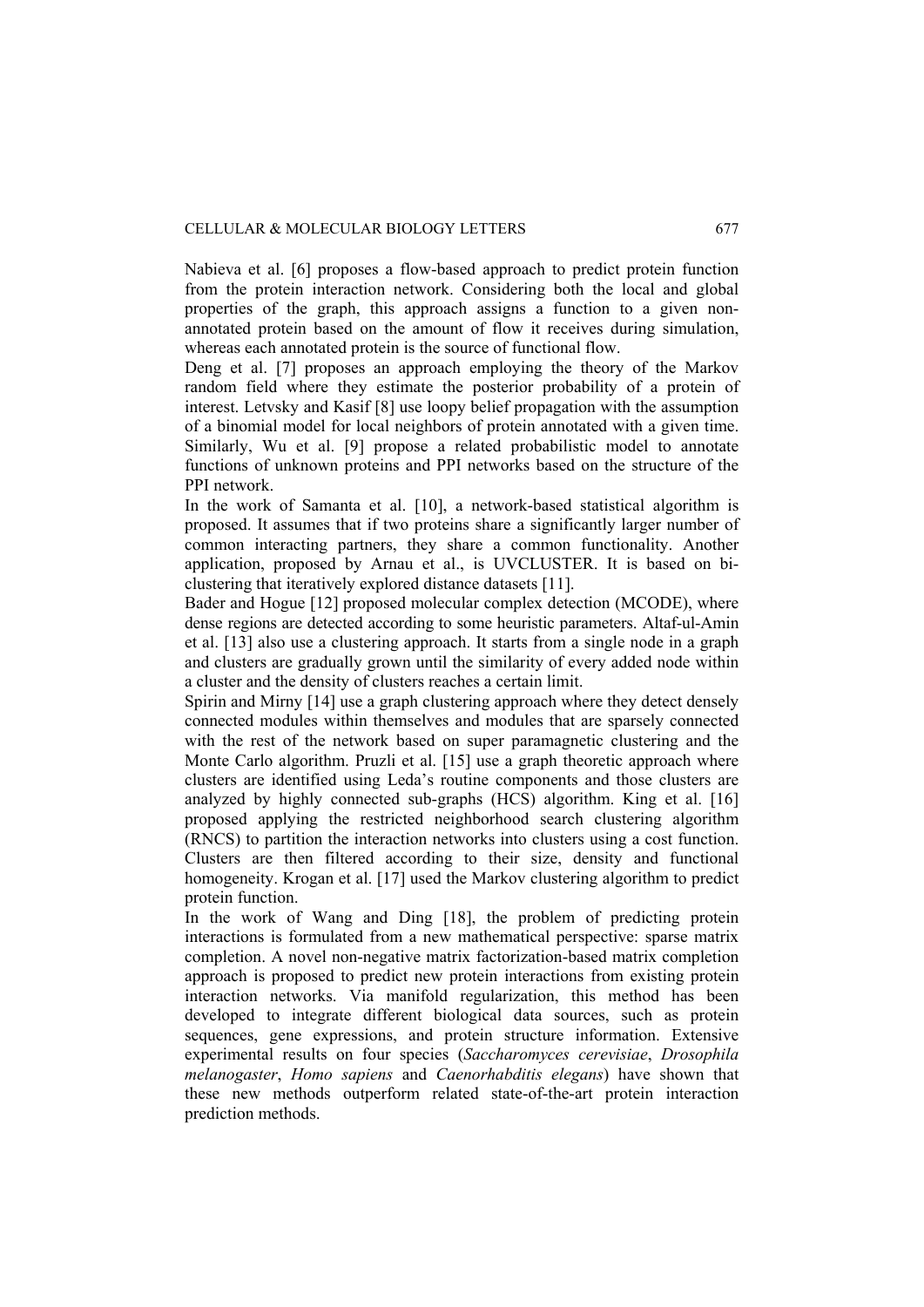This survey reveals that there is scope for the application of domain-specific knowledge to improve the performance of protein function prediction from protein interaction network. Motivated by this, we propose a neighborhoodbased method for predicting the function of an uncharacterized protein by computing the neighborhood scores on the basis of protein functions. The uncharacterized protein is assigned with the function corresponding to the highest neighborhood score. We have developed two neighborhood selection approaches where protein functions are predicted on the basis of the functions of direct and indirect neighbors.

## **DATASET**

We used the Munich Information Center for Protein Sequences (MIPS; ftp://ftpmips.gsf.de/yeast/PPI/) database for this study. MIPS is located at the Institute for Bioinformatics (IBI), which is part of the GSF National Research Center for Environment and Health. The MIPS focuses on genome-oriented bioinformatics, in particular the systematic analysis of genome information including the development and application of bioinformatics methods in genome annotation, expression analysis and proteomics.

The database incorporates the protein–protein interaction data of yeast (*Saccharomyces cerevisiae*), which contains 15613 genetic and physical interactions. Discarding self-interactions leaves a set of 12487 unique binary interactions involving 4648 proteins. The complete dataset and the lists of all functional groups are given as supplementary files and available at https://code.google.com/p/cmater-bioinfo/.

It has been observed that there are over 2000 different interaction types. However, most of the proteins are found to be involved in the 8 functional groups considered in our work. These functional groups are cell cycle control  $(O_1)$ , cell polarity  $(O_2)$ , cell wall organization and biogenesis  $(O_3)$ , chromatin chromosome structure  $(O_4)$ , nuclear-cytoplasmic transport  $(O_5)$ , pol II transcription  $(O<sub>6</sub>)$ , protein folding  $(O<sub>7</sub>)$  and protein modification  $(O<sub>8</sub>)$ . For each functional group, 90% of the proteins are chosen as training samples using a random sub-sampling technique and the remaining 10% are considered as test samples.

Since we have considered both Level  $-1$  and Level  $-2$  neighbors, the protein interaction network formed for each protein in any functional group is large and complex. Therefore, in this study, we are focusing on only 10% of the available proteins in each functional group as the test set. Fig. 1 shows the complete protein interaction network considered in this study, where the training set proteins are marked with an elliptical shape and the non-annotated proteins are indicated with a triangle. Table 1 shows the detailed composition of the test dataset for the various functional groups.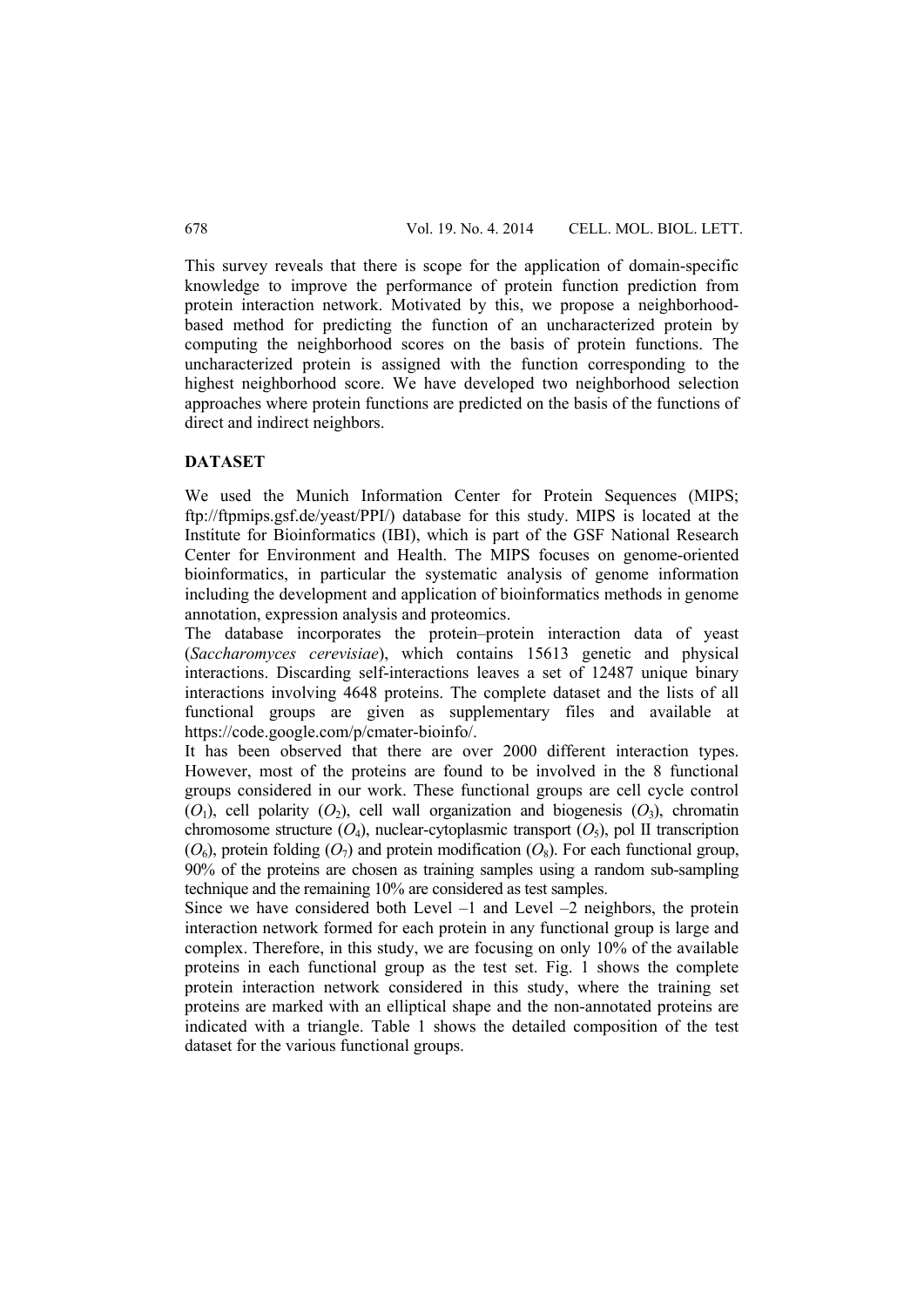

Fig. 1. The overall PPI network considered in this study is shown. The training set proteins are marked as elliptical shapes and the non-annotated proteins are highlighted with triangular shapes.

|  |  |  | Table 1. Protein pairs distributed in 8 functional groups that are considered in this study. |  |
|--|--|--|----------------------------------------------------------------------------------------------|--|
|  |  |  |                                                                                              |  |

| Functional groups                     | Annotated proteins | Non-annotated proteins |
|---------------------------------------|--------------------|------------------------|
| Cell cycle control                    | 78                 | 8                      |
| Cell polarity                         | 90                 | 9                      |
| Cell wall organization and biogenesis | 85                 | 9                      |
| Chromatin chromosome structure        | 122                | 13                     |
| Nuclear-cytoplasmic transport         | 18                 | 2                      |
| Pol II transcription                  | 85                 | 9                      |
| Protein folding                       | 29                 | 3                      |
| Protein modification                  | 81                 | 9                      |
| Total                                 | 588                | 62                     |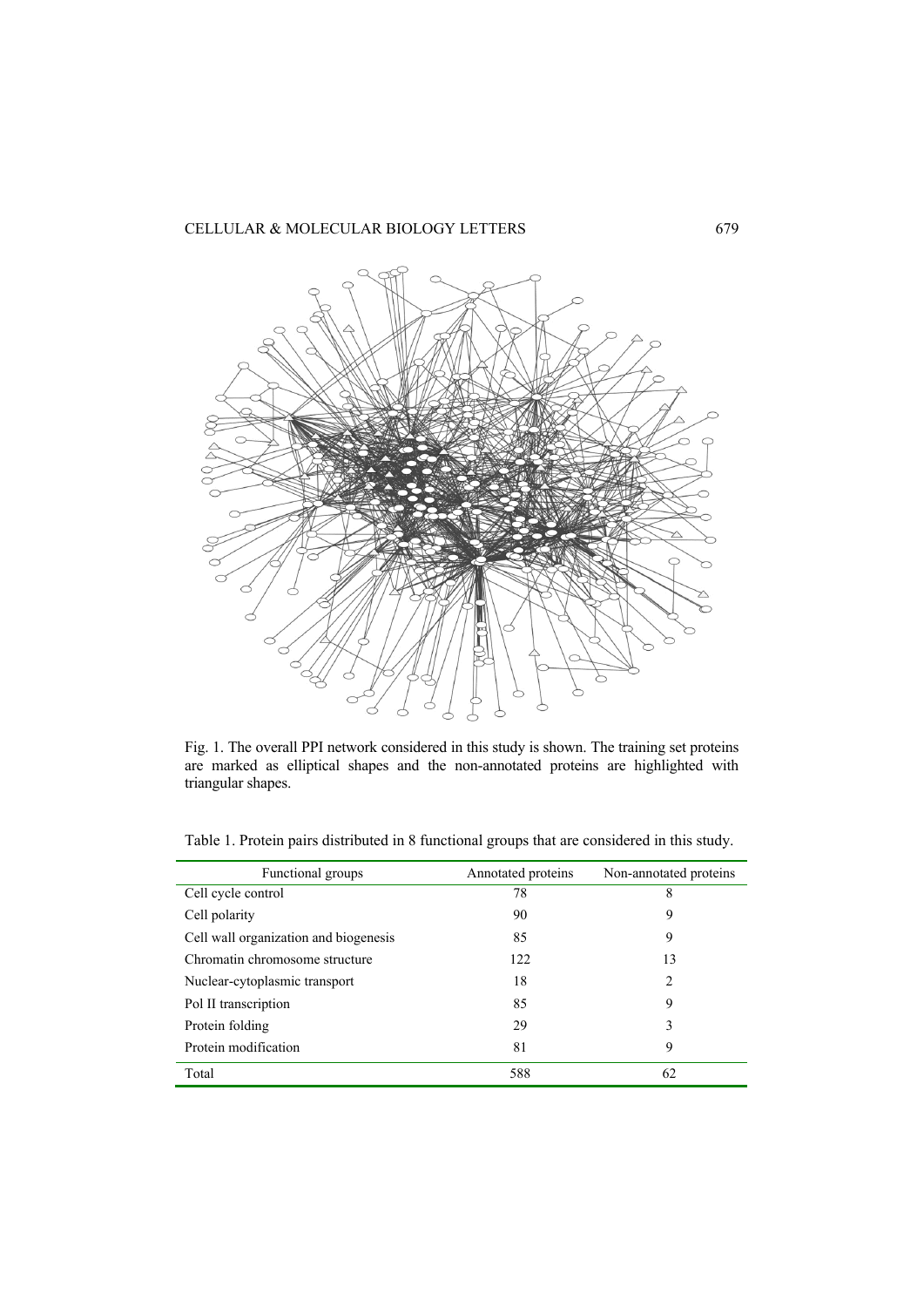## **DEFINITIONS AND NOTATIONS**

#### **Protein–protein interaction network**

Protein–protein interactions occur when two or more proteins bind together, often to carry out their biological function. These protein interactions form a network-like structure that is known as a protein interaction network. A protein interaction network is generally represented as a graph consisting of a set of nodes connected by edges or links. Proteins are represented as nodes in the graph and the edges signify interactions between two proteins. Here, the protein interaction network is represented as a graph  $G_p$ , which consists of a set of vertices V (nodes) connected by edges E (links). Thus,  $G = (V, E)$ .

#### **Sub-graph**

A graph  $G'_{p}$  is a sub-graph of  $G_{p}$  if the vertex set of  $G'_{p}$  is a subset of the vertex set of  $G_p$  and if the edge set of  $G_p'$  is a subset of the edge set of  $G_p$ . That is, if  $G_p' =$  $(V', E')$  and  $G_p = (V, E)$  then  $G'_p$  is called a sub-graph of  $G_p$  if  $V' \subseteq V$  and  $E' \subseteq E$ .  $G'_{p}$  can be defined as a set of  $\{P_{U}|P_{A}\}$ , where  $P_{U}$  represents the set of nonannotated proteins while  $P_A$  represents the set of annotated protein.

#### **Level** *–***1 Neighbors**

For any vertex  $v$  in  $G'_p$  all those vertices in  $G'_p$  that are connected with  $v$  through an edge are deemed Level –1 neighbors of *v*.

## **Level** *–***2 Neighbors**

In  $G'_{p}$ , Level  $-2$  neighbors are those that are directly connected neighbors of Level –1 neighbors of that particular vertex.

## **Neighborhood ratio**

The neighborhood ratio  $P_{O_i}^1$  for any protein is defined as the ratio of the number of Level  $-1$  (or Level  $-2$ ) neighbors (K) corresponding to a functional group  $O_i$  to the total number of Level – 1 (or Level – 2) neighbors (P). Here,  $O_i$ represents any element of 8 functional groups and *l* denotes Level –1 and Level -2 . It may be defined as  $P_{O_{i(=1..8)}}^{l(=1,2)} = \frac{K}{P}$ .

## **Protein neighborhood ratio score**

The protein neighborhood ratio score  $Pscore^{l(=1,2)}$  is defined as the neighborhood ratio  $P_{\text{O}_i}^1$  of a particular functional group assigned to a unique protein belonging to that respective functional group. Here,  $O_i$  represents any element of 8 functional groups, and *l* denotes Level –1 and Level –2 .

Fig. 2 shows a detailed illustration of the neighborhood relationship between proteins with a non-annotated protein YAL003w from our test dataset. From  $G<sub>n</sub>$ ,  $G'_{\text{YAL003w}}$  is taken as an example and its Level – 1 neighbors are YAL023c, YAL028w and YAL013w. The Level  $-$  2 neighbors of YAL003w are YFR028c, YAR033w, YOR284w, YIL169c, YAL041w and YNL126w. Two functional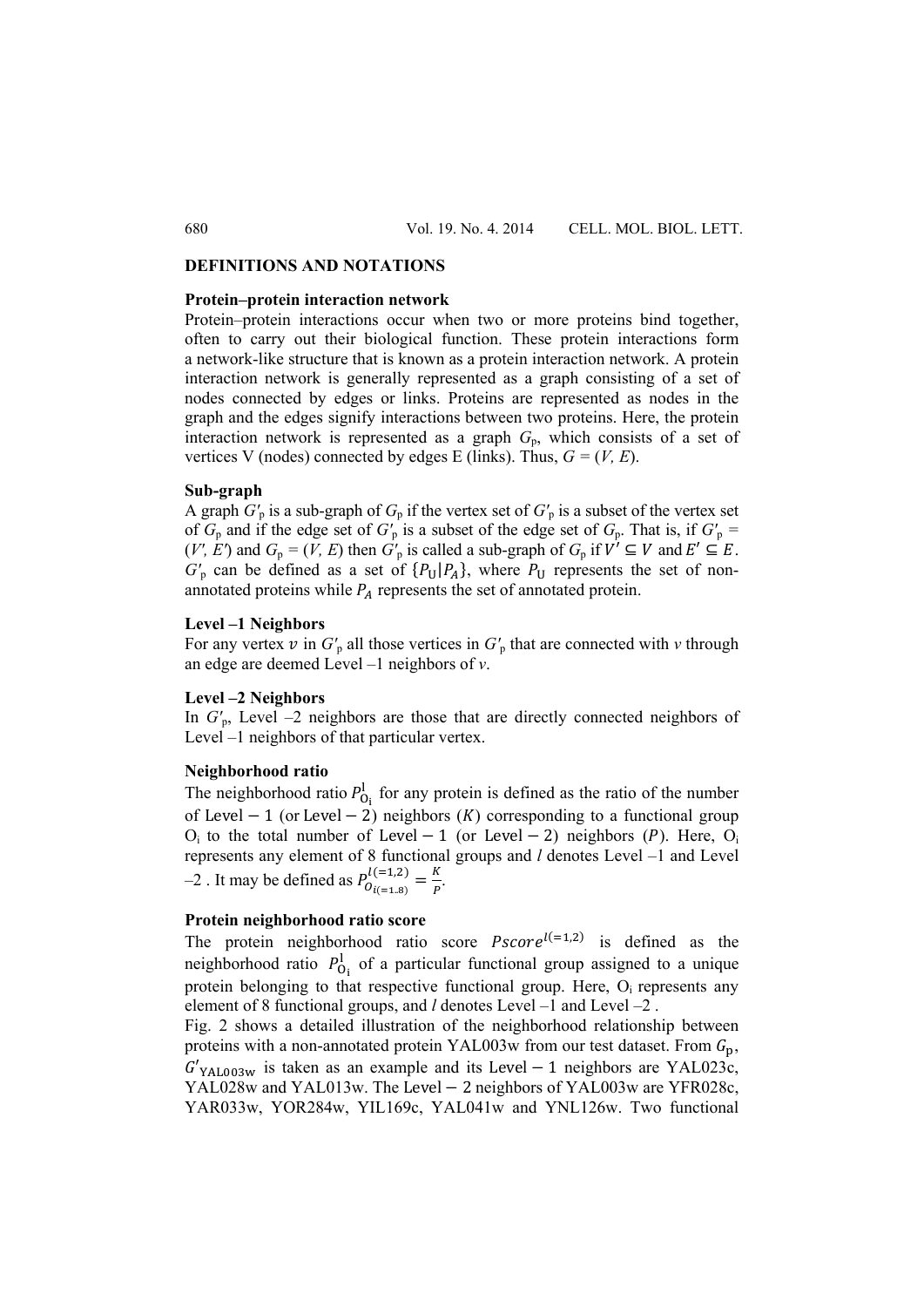groups (protein folding and cell polarity) are involved in both Level  $-1$  and Level  $-2$  which is shown in Fig. 1. Of the Level  $-1$  neighbors, 2 are for protein folding  $(O_7)$  and 1 is for cell polarity  $(O_2)$ . So, the neighborhood ratio of this protein in Level  $-1$  for functional group protein folding is computed as:  $P_{0_7}^1 = \frac{2}{3} = 0.666$ . Using the same procedure,  $P_{0_2}^1$ ,  $P_{0_7}^2$  and  $P_{0_2}^2$  are computed and their respective values are 0.333, 0.50 and 0.50. We assigned these computed neighborhood ratios for a given functional group to the protein (Pscore<sup>l(=1,2)</sup>) of Level –1 and Level –2 belonging to that group.



Fig. 2. The sub-graph  $G'_p$  of Protein YALOO3w and its Level –1 and Level –2 neighbors.

## **Relative functional similarity**

To compute the functional centrality of the proteins, we take into consideration that the protein functional annotations are in ancestor–descendent relationships. Therefore, the higher the relative functional similarity score [20], the greater the functional similarity between the two proteins. Thus, the relative functional similarity method is a quantitative measure of the similarity of functions between two proteins taking into account its hierarchical structure. It is defined as:

$$
W_{u,v}^{l(=1,2)} = ((maxdepth/maxdepth + k) * j) / (j + h);
$$

where,  $u \in P_A$ ,  $v \in P_U$ , *maxdepth* is the maximum depth of the PPI network, *j* measures maximum number of common ancestors shared between  $u$  and  $v$  in a single path, h is the value of the longer distance between u and v to their closest leaf node,  $k$  measures shortest distance between  $u$  and  $v$ , and  $l$  denotes Level –1 or Level –2.

#### **Protein path connectivity score**

Protein path connectivity score [21] is defined as a measure for network connectivity. It is based on paths between two proteins in an interaction network and is calculated as:

$$
Q_{u,v}^{l(=1,2)} = \sum\nolimits_{p \in \mathrm{U}x} 1/L\ (P)
$$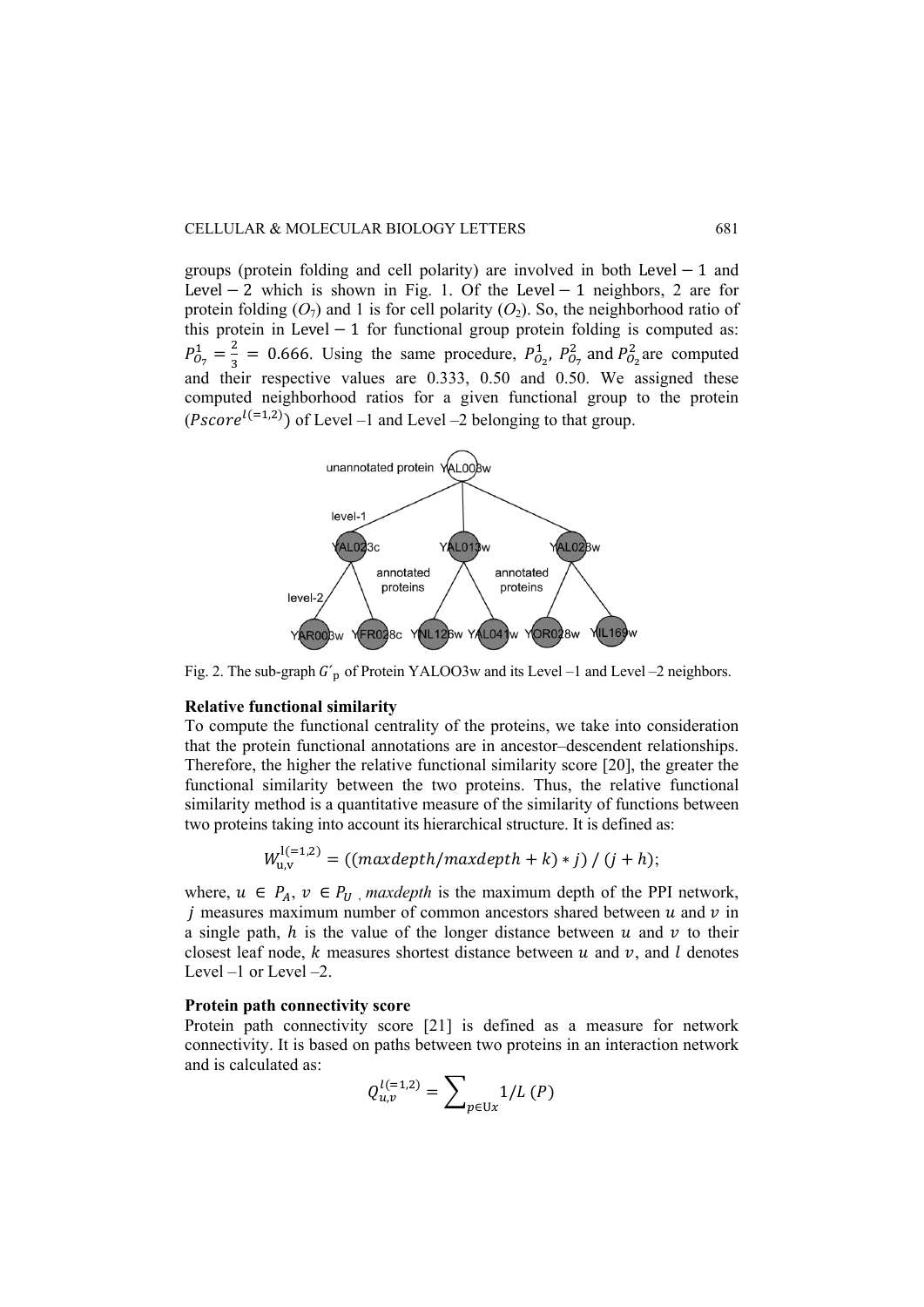where  $u \in P_A$ ,  $v \in P_U$ ,  $U_x$  is the set of all paths between u and v with a maximum length of x, p is a path with the length  $L(p)$  as a member of  $U_x$ , and  $l$  denotes the level number (Level –1 and Level –2). According to this definition, proteins with more paths and shorter path-lengths are more tightly connected in the interaction network. See Fig. 3 for an illustration of the sub-graph created for a pair of annotated and non-annotated proteins. The corresponding path connectivity score is shown in Table 2.



Fig. 3. The sub-graph  $G'_p$  for  $x = 3$ , considering two nodes YDR485c (non-annotated protein) and YGL149w (annotated protein).

| Connectivity $(x)$                                                           | Path description                      | Score $(1/L(P))$ |  |
|------------------------------------------------------------------------------|---------------------------------------|------------------|--|
| $1 - way$                                                                    | YDR485c - YGL149w                     | 1/1              |  |
| $2 - way$                                                                    | YDR485c - YML032C - YGL149w           | 1/2              |  |
| $2 - way$                                                                    | YDR485c - YDL134c - YGL149w           | 1/2              |  |
| $3 - way$                                                                    | YDR485c - YML032c - YLR087c - YGL149w | 1/3              |  |
| $3 - way$                                                                    | YDR485c - YDL134c - YML032c -YGL149w  | 1/3              |  |
| $3 - way$                                                                    | YDR485c - YKL118w - YDL134c - YGL149w | 1/3              |  |
| $3 - way$                                                                    | YDR485c - YML032c - YDL134c - YGL149w | 1/3              |  |
| $Q_{(YGL149W,YDR485c)}^{1} = 1/1 + 1/2 + 1/2 + 1/3 + 1/3 + 1/3 + 1/3 = 3.33$ |                                       |                  |  |

Table 2. Estimation of the path connectivity score from Fig. 2.

## **Edge clustering coefficient**

The connections between nodes are denser in a PPI complex than with the rest in network. The edge clustering coefficient [22] describes how close two proteins are. It is widely used to identify the modularity of networks. The edges with a higher clustering coefficient are more likely to be involved in the community structure in a network. Therefore, a node has a high probability of being essential if it possesses more adjacent edges with higher edge clustering coefficients. Proteins with a high degree may become non-essential if the edge clustering coefficients of their adjacent edges are relatively low. By contrast, those proteins with low connectivity are essential because the edge clustering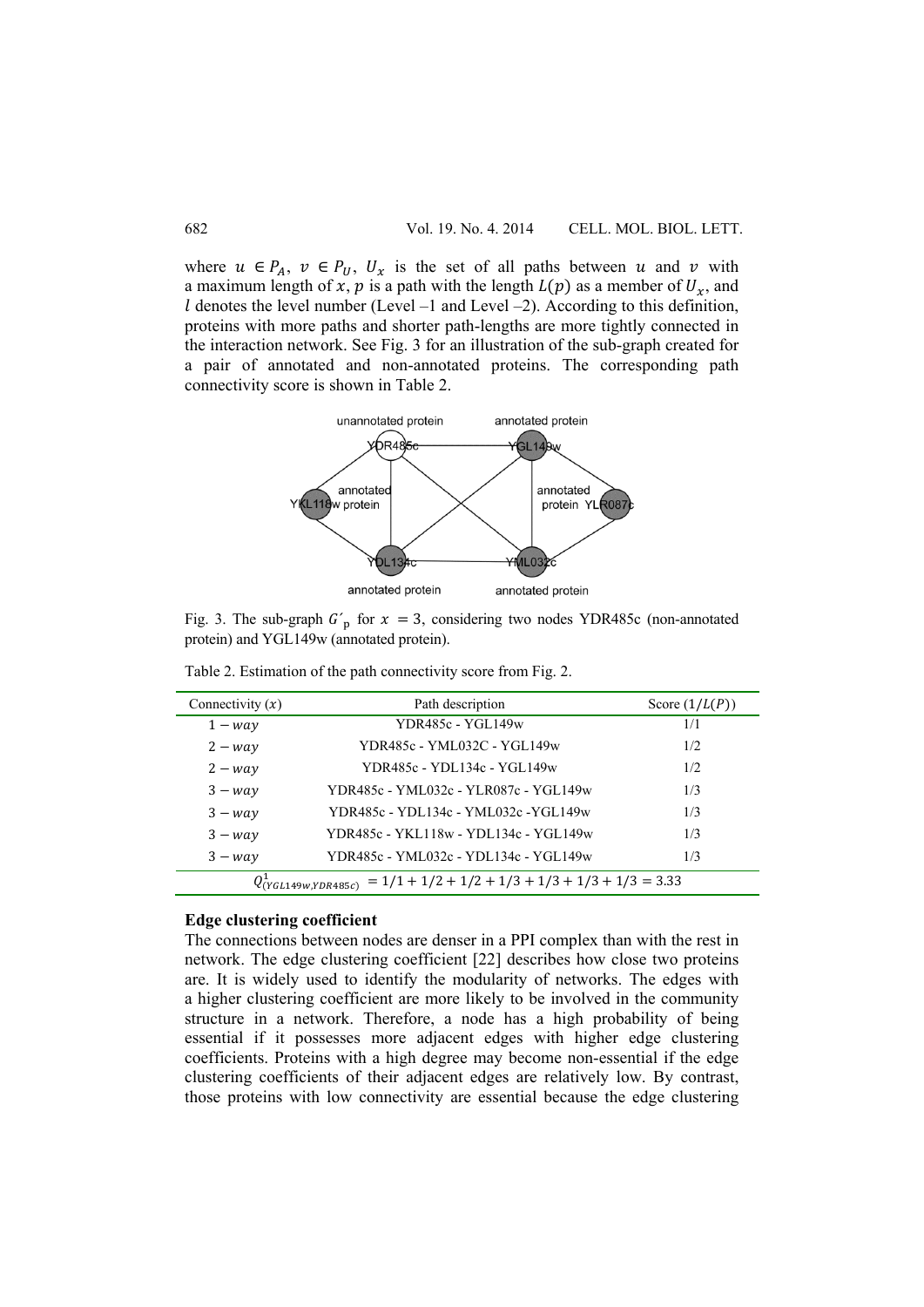coefficients of their adjacent edges are relatively high. The edge clustering coefficient is mathematically defined as follows:

$$
ECC_{u,v}^{l(=1,2)} = Z_{u,v}/min (K_u - 1, K_v - 1)
$$

where  $u \in P_A$ ,  $v \in P_U$ ,  $Z_{u,v}$  is the number of triangles built on the edge  $(u, v)$ ,  $K_u$ and  $K_v$  are the degrees of nodes u and v respectively,  $min(K_u - 1, K_v - 1)$  is the maximal possible number of triangles that might potentially include the edge  $(u, v)$ , and *l* is the level-number.

#### **Neighborhood score**

The neighborhood score  $N^l_{(O_k)}$  for any protein is defined initially as the summation of Pscore<sup>l(=1,2)</sup>,  $Q_{u,v}^{l(=1,2)}$  and  $W_{u,v}^{l(=1,2)}$  in FunPred 1.1. In FunPred 1.2 it also incorporates  $\mathit{ECC}_{u,v}^{l(=1,2)}$ . Here, O<sub>K</sub> represents any element of 8 functional groups and *l* denotes Level –1 and Level –2.

## **PROPOSED METHOD**

We have proposed two methods for the prediction of protein function from the protein interaction network. These two methods differ in selection of the neighborhood of the non-annotated proteins over different aspects of neighborhood properties defined in the previous section.

### **FunPred 1.1**

In FunPred 1.1, the prediction technique is based on the combined score of the neighborhood ratio, protein path connectivity and relative functional similarity (as discussed before). This method attempts to find the maximum of the summation of three scores thus obtained in each level and assign the nonannotated protein to the corresponding functional group of the protein having the maximum value. Given  $G'_{P}$ , a sub-graph of the protein interaction network, consisting of proteins as nodes associated with any protein of set  $0 = \{0_1, 0_2, \dots, 0_N\}$  $O_3, \ldots, O_8$ ; where  $O_i$  represents a particular functional group, this method maps the elements of the set of non-annotated proteins  $P_U$  to any element of set O. Steps associated with this method are described as Algorithm 1.

Algorithm 1. Basic methodology of FunPred 1.1

*Input:* Non-annotated protein set  $P_{II}$ 

*Output:* The elements of the set of non-annotated proteins  $P_U$  are mapped to any element of set  $O$ .

*Step 1:* Take any protein as an element from set  $P_{II}$ .

*Step 2:* Count Level –1 and Level –2 neighbors of that protein in  $G'_{P}$  associated with set  $O$ . *Step 3:* Compute  $P_{O_{i(=1...8)}}^{l(=1,2)}$  and assign this score to each protein (*Pscore*<sup> $l(=1,2)$ </sup>)  $\in$   $P_A$ , belonging to the respective functional group.

*Step 4:* Compute  $Q_{u,v}^{l(=1,2)}$ ,  $W_{u,v}^{l(=1,2)}$  for each edge in Level –1 and Level –2.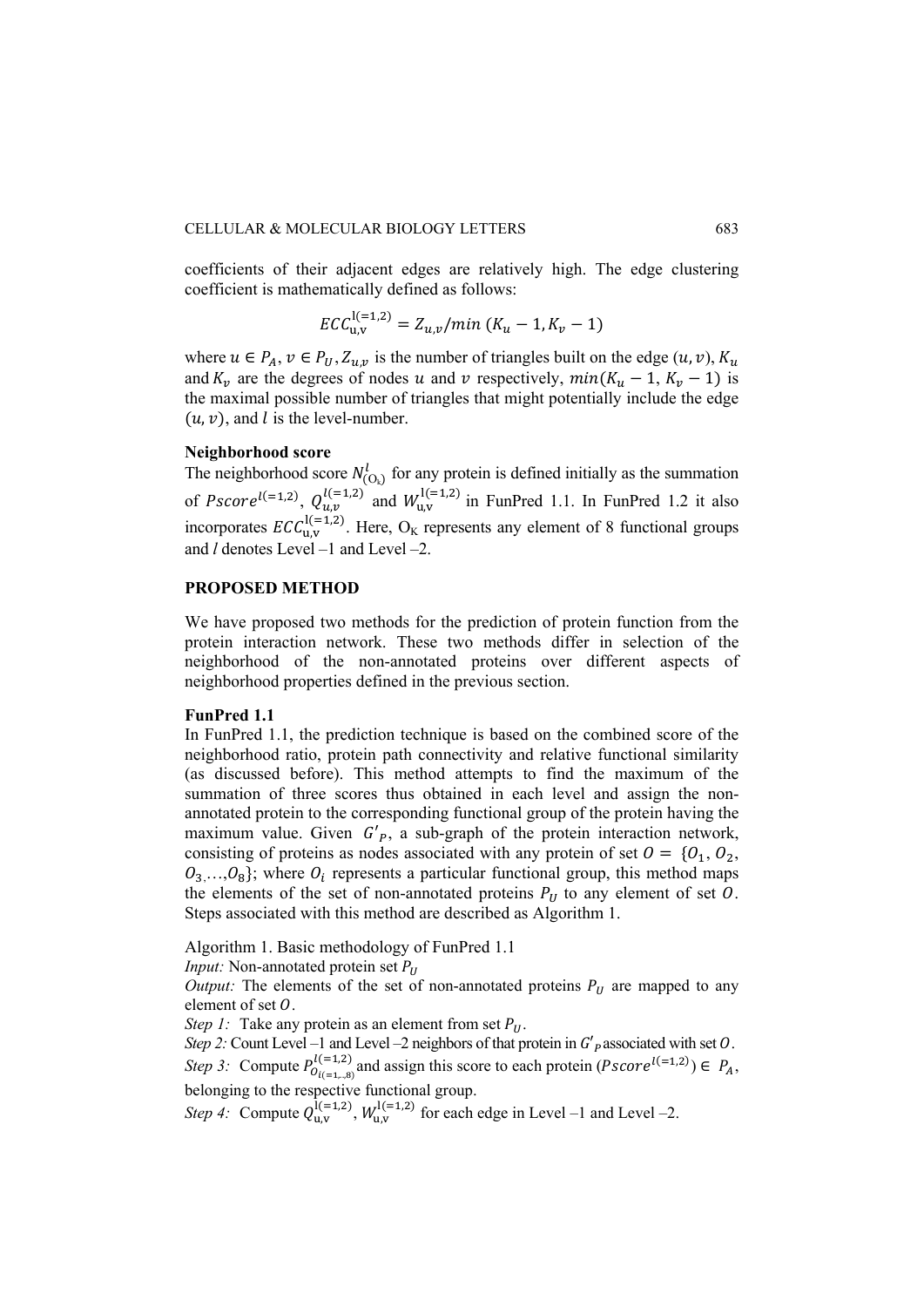*Step 5:* Obtain the neighborhood score, i.e.

 $N_{(\mathrm{O_k})}^l = Max((\max(Pscore^1 + Q_{\mathrm{u,v}}^1 + W_{\mathrm{u,v}}^1)), (\max(Pscore^2 + Q_{\mathrm{u,v}}^2 + W_{\mathrm{u,v}}^2)))$ *Step 6:* Assign the non-annotated protein from the set  $P_U$  to the functional group  $O_k$ .

#### **FunPred 1.2**

In FunPred 1.1, for any non-annotated protein, we consider all Level –1 neighbors and Level –2 neighbors belonging to any of 8 functional groups. Prediction is done on the basis of neighborhood property where computation considers all Level –1 and Level –2 neighbors.

However, if the computation is done only on significant neighbors that have maximum neighborhood influence on the protein of interest, then exclusion of non-essential neighbors may reduce the time of computation. This is the basis of our heuristic adopted in FunPred 1.2. Here, we only consider a region or portion of a graph where neighbors are more connected; i.e., densely connected neighbors are considered to be more significant. Using the heuristic that a higher neighborhood ratio may exist in densely connected sub-graphs, the search space in FunPred 1.2 is reduced. It may not always happen that in a densely connected region, the neighbors belong to same functional group. A protein may have many neighbors from different functional groups. Without calculating neighborhood ratios for all of them, this method looks for the promising regions and only then is the calculation of  $N_{(O_k)}^l$  done. Here, the edge clustering coefficient (ECC) of each edge in Level  $-1$  and Level  $-2$  (as mentioned in the earlier section) is calculated. The edges with relatively low ECC get eliminated. The original network is thus reduced. The original FunPred 1.1 algorithm is applied to this reduced PPI network with the incorporation of the  $\textit{ECC}_{u,v}^{l(=1,2)}$ value for each edge in each of the two levels while calculating the value of neighborhood score  $N_{(O_k)}^l$ . The computational steps associated with FunPred 1.2 are described as Algorithm 2.

Algorithm 2. Basic methodology of FunPred 1.2

*Input:* Non-annotated protein set  $P_{II}$ 

*Output*: The elements of the set of non-annotated proteins  $P_U$  are mapped to any element of set *O*.

*Step 1:* Take any protein as an element from set  $P_U$ .

*Step 2:* The protein interaction network of the selected protein is constructed with identification of its Level –1 and Level –2 neighbors.

*Step 3:* Compute  $ECC_{u,v}^{l(=1,2)}$  for each edge in Level –1 and Level –2.

*Step 4:* Eliminate non-essential annotated proteins (neighbors) associated with edges having lower values of  $ECC_{u,v}^{l(=1,2)}$  both in Level  $-1$  and Level  $-2$ , thus generating a densely connected reduced protein interaction network.

*Step 5:* Count Level –1 and Level –2 neighbors of that protein in  $G'_{P}$  associated with set  $O$ .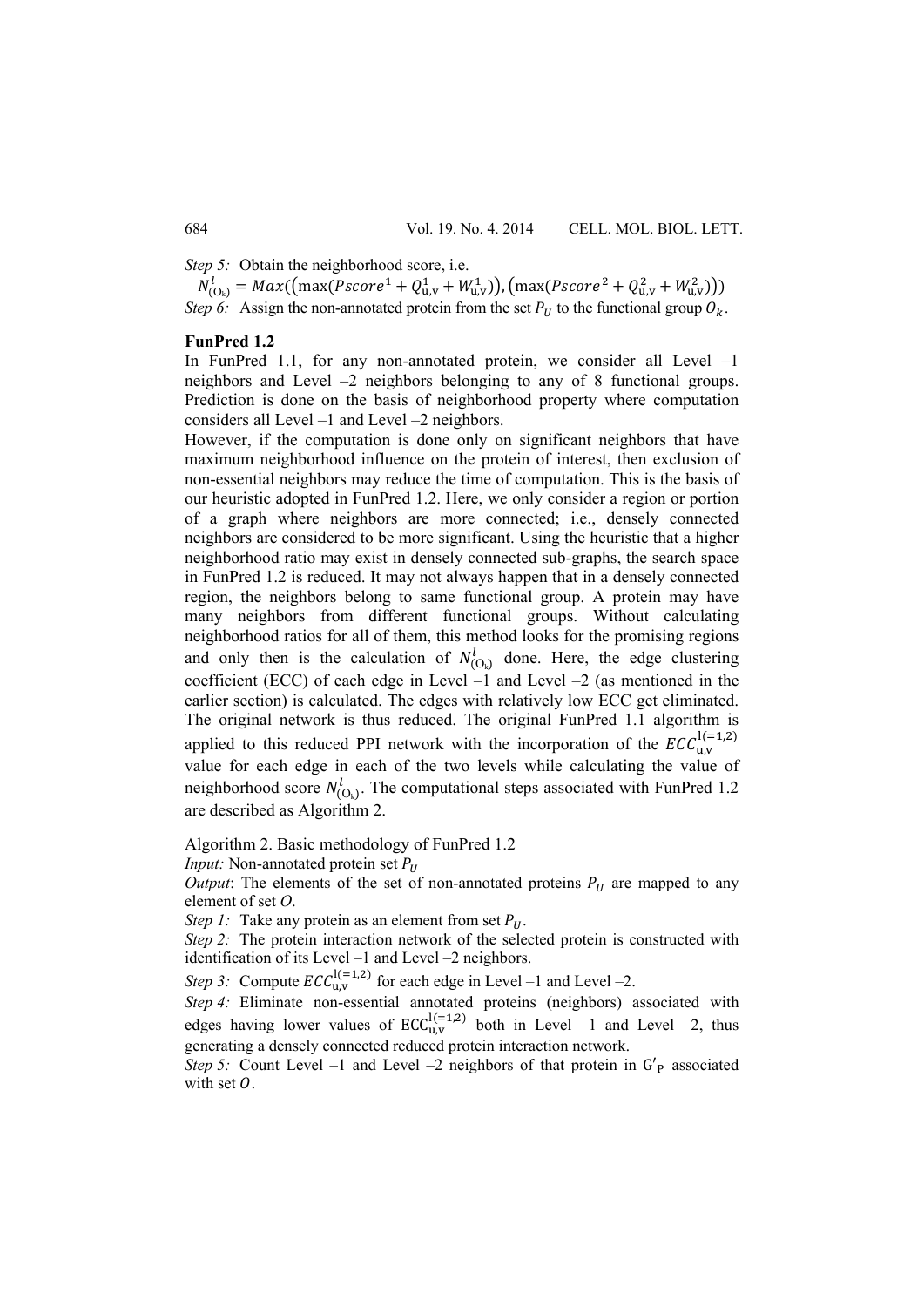*Step 6:* Compute  $P_{O_{i(-1, n, 8)}}^{l(-1, 2)}$  and assign this score to each protein (*Pscore*<sup>1(=1,2)</sup>)  $\in P_A$ belonging to the respective functional group.

*Step 7:* Compute  $Q_{u,v}^{l(=1,2)}$ ,  $W_{u,v}^{l(=1,2)}$  for each edge in Level –1 and Level –2.

*Step 8:* Obtain the neighborhood score i.e.

 $N_{(O_k)}^l =$   $Max((max(Pscore^1 + Q_{u,v}^1 + W_{u,v}^1 + ECC_{u,v}^1))$ ,  $(max(Pscore^2 + Q_{u,v}^2 + Q_{u,v}^2 + Q_{u,v}^2))$  $Wu,v2+ECCu,v2)$ 

*Step 9:* Assign the non-annotated protein from the set  $P_U$  to the functional group  $Q_k$ .

The FunPred 1.2 algorithm is illustrated with an example in Fig. 4. Let us consider the non-annotated protein YCL003w taken from our test dataset. From the sub-graph shown in Fig. 4, the Level –1 neighbors of YCL003w are YAL013w and YAL028w, and their respective next immediate neighbors are YFR028c, YAL041w and YNL126w and YAR033w and YIL169c. Now the edge clustering coefficient of each edge is calculated. The ECC value of the edge (YCL003w, YAL013w) is estimated as 0.581 while that of (YCL003w, YAL028w) is 0.081, which is below our heuristically estimated threshold,  $\tau$  < 0.1. Therefore, the edge (YCL003w, YAL028w) gets eliminated, resulting in the formation of a densely connected sub-graph. In this process, YAL028w and its next level neighbors are ignored. The computation of the neighborhood score  $N_{O_k}^1$  is the same as for FunPred 1.1, except for the addition of an ECC score into  $N_{O_{k}}^{1}$ .



Fig. 4. The sub-graph of YCL003w, including its Level –1 and Level –2 neighbors. Here, only the densely connected region with protein YAL013w is retained and highlighted after ECC computation.

## **RESULTS AND DISCUSSION**

As discussed in the database section, we analyzed 12487 hetero-interactions involving 4648 proteins. However, the 8 functional groups considered in this study cover 650 proteins (see Table 1 for details). In both FunPred 1.1 and FunPred 1.2, 10% of the proteins from each functional group are considered as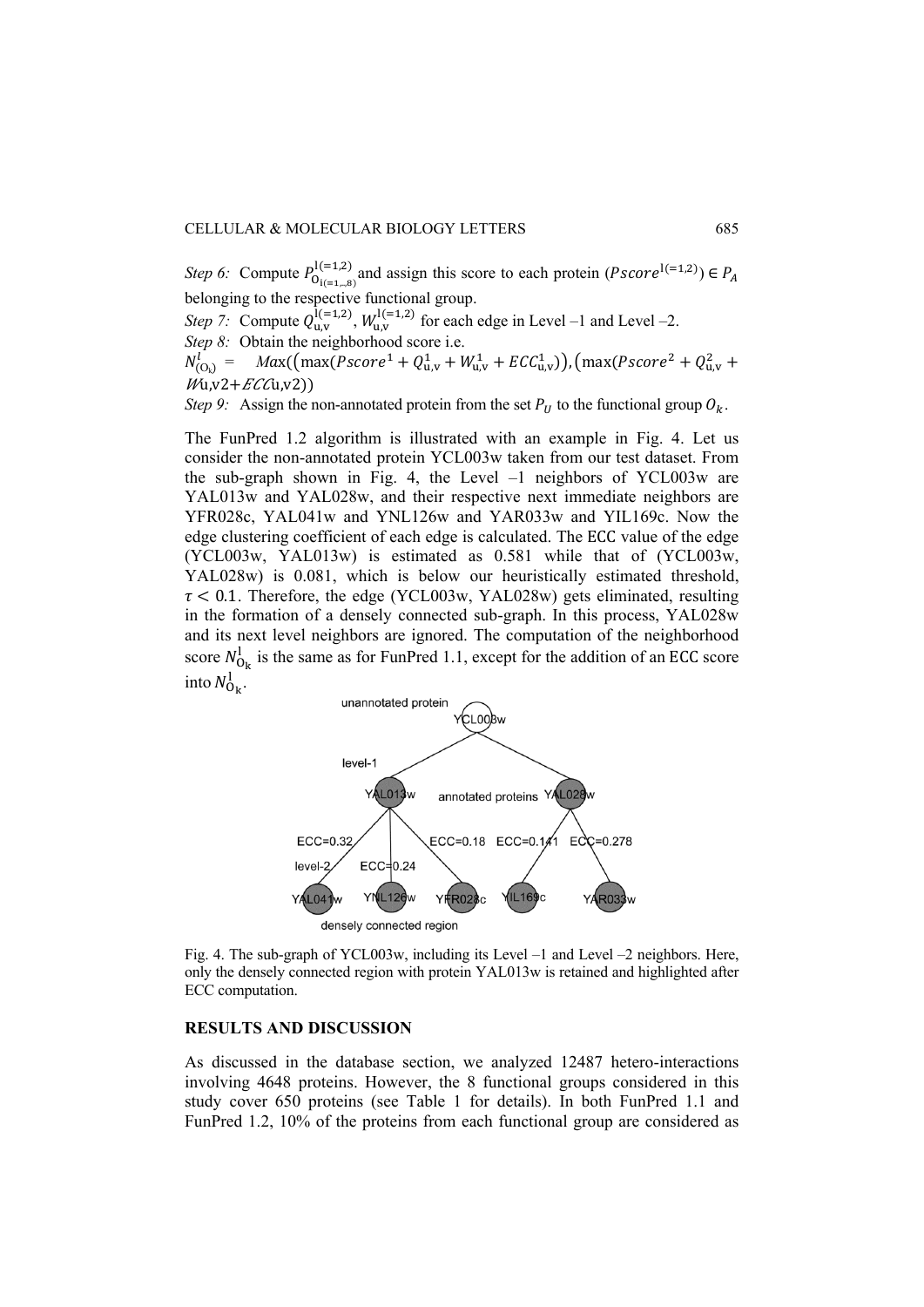non-annotated proteins using random sub-sampling. The training results for the  $i<sup>th</sup>$  functional group are evaluated using standard performance measures, such as Precision (*P*), Recall (*R*) and F-Score (*F*) values, which are calculated using the following equations:

$$
P_i = \frac{\sum_{p \in V} k_p}{\sum_{p \in V} m_p}, \quad R_i = \frac{\sum_{p \in V} k_p}{\sum_{p \in V} n_p}, \quad F_i = \frac{2(P_i \times R_i)}{(P_i + R_i)}
$$

where for any protein  $p \in V$ ,  $k_p$  is the number of correctly predicted proteins for the *i*<sup>th</sup> functional group,  $m_p$  is the total number of proteins predicted in the *i*<sup>th</sup> functional group and  $n_p$  is the number of all protein in the functional group *i*. Table 3 shows detailed performance analysis of the two methods for each functional group with respect to Precision, Recall and F-score values. The overall accuracy of any method is estimated using the following formulation:

$$
Accuracy = \frac{\sum_{i=1}^{8} k_p}{Total number of unannotated proteins}.
$$

The overall accuracies of FunPred 1.1 and FunPred 1.2 are 75.8% and 87%, respectively. Functional group-wise Precision, Recall and F-scores of the two methods are given in Table 3. The average Precision of FunPred 1.2 is estimated as  $85.9 \pm 11.9\%$  (Table 4). Although we observe relatively low values of Recall and F-scores for the two methods, the high Precision scores indicate that our algorithm returns substantially more relevant results than irrelevant ones.

| Functional groups                     | Methods     | Precision | Recall | F-Score |
|---------------------------------------|-------------|-----------|--------|---------|
| Cell cycle control                    | FunPred-1.1 | 0.62      | 0.35   | 0.46    |
|                                       | FunPred-1.2 | 0.87      | 0.50   | 0.64    |
| Cell polarity                         | FunPred-1.1 | 0.88      | 0.50   | 0.64    |
|                                       | FunPred-1.2 | 1         | 0.56   | 0.72    |
| Cell wall organization and biogenesis | FunPred-1.1 | 0.88      | 0.66   | 0.75    |
|                                       | FunPred-1.2 | 0.88      | 0.66   | 0.75    |
| Chromatin chromosome structure        | FunPred-1.1 | 0.84      | 0.78   | 0.81    |
|                                       | FunPred-1.2 | 0.92      | 0.85   | 0.88    |
| Nuclear-cytoplasmic transport         | FunPred-1.1 | 1         | 0.66   | 0.80    |
|                                       | FunPred-1.2 | 1         | 0.66   | 0.80    |
| Pol-II transcription                  | FunPred-1.1 | 0.77      | 0.43   | 0.55    |
|                                       | FunPred-1.2 | 0.77      | 0.43   | 0.55    |
| Protein folding                       | FunPred-1.1 | 0.66      | 0.40   | 0.50    |
|                                       | FunPred-1.2 | 0.66      | 0.40   | 0.50    |
| Protein modification                  | FunPred-1.1 | 0.44      | 0.25   | 0.32    |
|                                       | FunPred-1.2 | 0.77      | 0.43   | 0.55    |
|                                       |             |           |        |         |

Table 3. Performance evaluation of FunPred 1.1 and FunPred 1.2 for eight functional groups.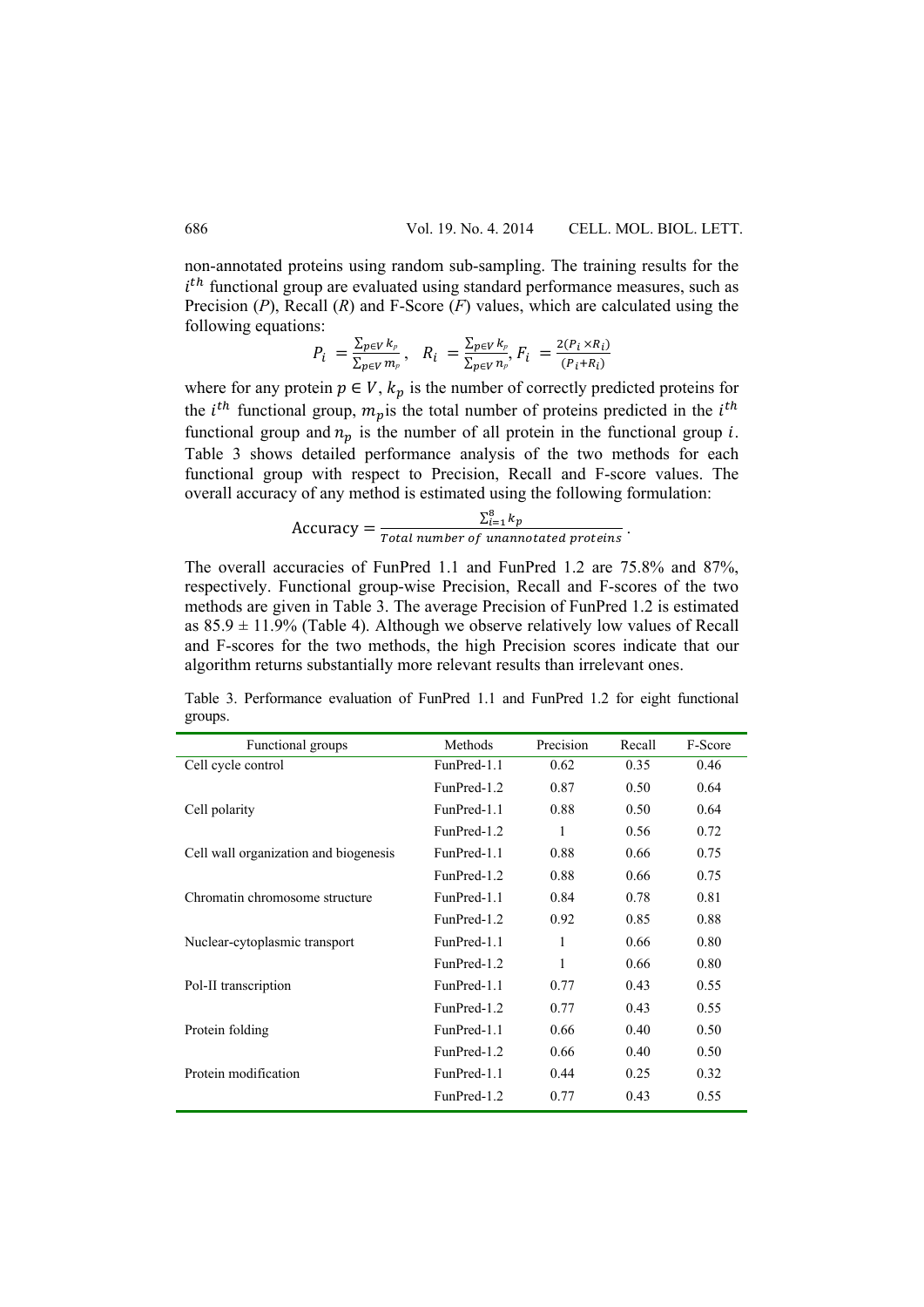### CELLULAR & MOLECULAR BIOLOGY LETTERS 687

F-score is a balanced performance measure that estimates the harmonic mean of Precision and Recall. For several functional groups, such as chromatin chromosome structure and nuclear-cytoplasmic transport, we obtained high F-score values. The high standard deviation across the estimated performance measures across different functional groups indicates the inherent complex nature of the problem and wide variability in the data samples.

Table 4. Means and standard deviations of Recall, Precision and F-Score for FunPred 1.1 and FunPred 1.2.

| Methods     | Mean/SD            | Precision | Recall | F-Score |
|-------------|--------------------|-----------|--------|---------|
| FunPred-1.1 | Mean               | 0.7613    | 0.5038 | 0.6019  |
|             | Standard deviation | 0.1792    | 0.1810 | 0.1770  |
| FunPred-1.2 | Mean               | 0.8588    | 0.5613 | 0.6724  |
|             | Standard deviation | 0.1192    | 0.1545 | 0.1357  |

As discussed in the previous section, FunPred 1.2 significantly reduces the neighborhood network. As a result, FunPred 1.2 performs better than FunPred 1.1. For example, in Table 3, we can see an improvement in Precision of 33% in the functional group protein modification and 25% in cell cycle control. In our experiment, the protein folding functional group performs worse than the other groups. In almost all other cases we registered good prediction performances with FunPred 1.1 or obtained significant performance improvement with FunPred 1.2.

A limitation of our current study is the overall low Recall scores, which indicates that we are unable to retrieve most of the relevant results. The best performance is achieved in the functional group chromatin chromosome structure, where the respective Recall scores for FunPred 1.1 and FunPred 1.2 were 78% and 85%, respectively. It may also be worth mentioning here that in our database, we have the highest number of test samples for this particular functional group, and we could annotate this important protein group successfully. Likewise, the low performance in protein foldin*g* may be attributed to the lack of availability of annotated proteins.

We identified four state-of-the-art neighborhood analysis methods and compared their performances for our *Saccharomyces cerevisiae* dataset with each other and with our methods. We chose the neighborhood counting method of Schwikowski et al. [1], the chi-square method of Hishigaki et al. [2], a recent version of the neighbor relativity coefficient (NRC) of Moosavi et al. [21] and the FS-weight based method of Chua et al. [23].

The work of Moosavi et al. [21], clearly the strongest of the four methods, focuses on the prediction of three functional groups. The average Precision, Recall and F-scores obtained using their NRC method are 0.374, 0.434 and 0.368, respectively. The performance of our method across 8 functional groups (Table 4) highlights the fact that in terms of average prediction scores, our method is better than the NRC method. This may be because we considered both Level –1 and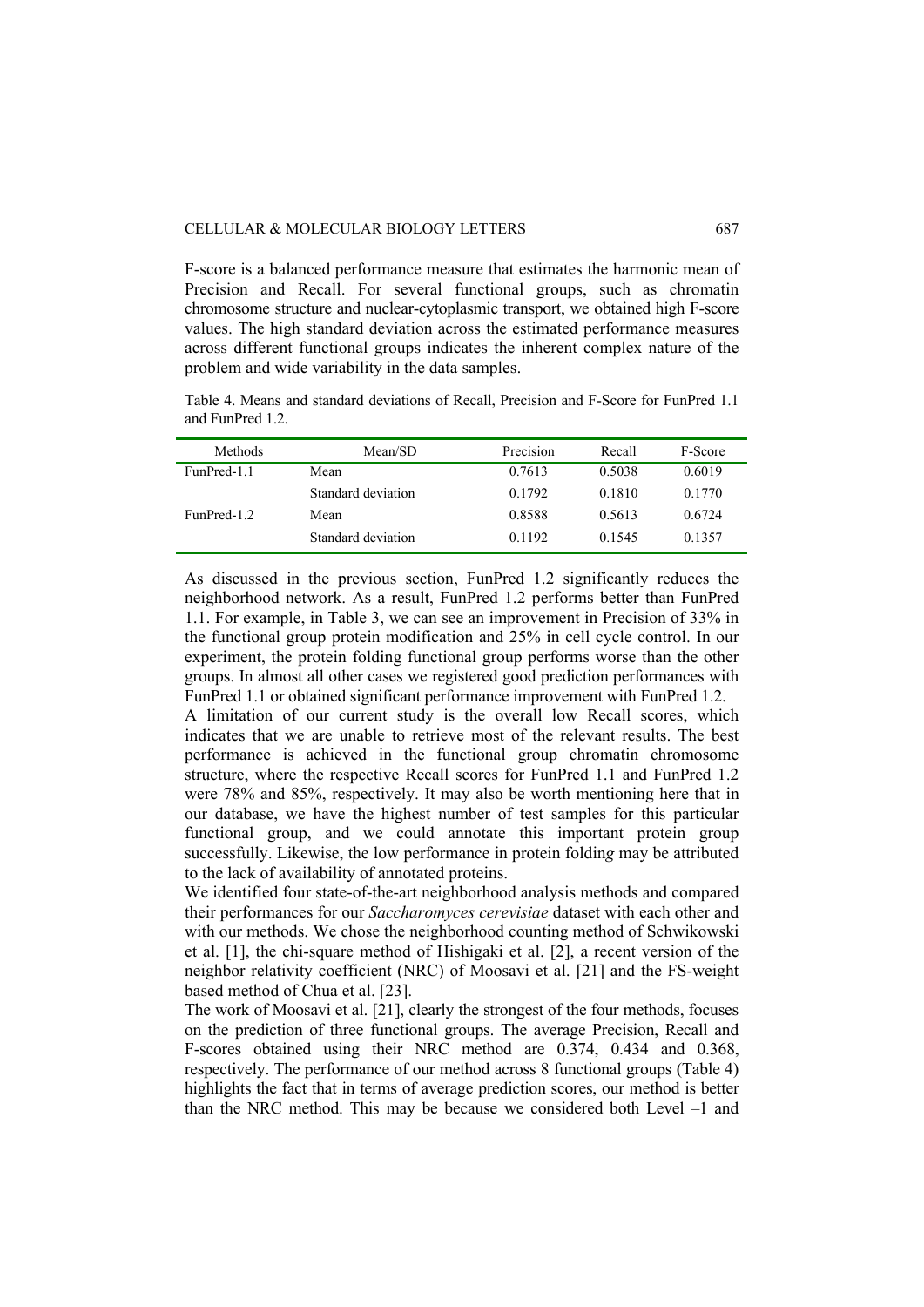Level –2 neighbors and explored a variety of scoring techniques in the protein interaction network, such as neighborhood ratio, protein path connectivity and relative functional similarity. We not only incorporated successors of a specific non-annotated protein but also its ancestors (in relative functional similarity feature) while estimating neighborhood score for function prediction.

For chi-square methods (Chi-square #1 and Chi-square #1 and #2), the weak prediction outcomes may be due to the network sparseness. As claimed by Hishigaki et al. [2], the chi-square methods work better on dense parts of the interaction network.

Simultaneous use of both Level –1 and Level –2 neighbors increases the prediction performance for all other methods considered here except the chisquare method. The neighborhood counting method, despite its simplicity, has notable performance benefits when it uses both Level  $-1$  and Level  $-2$ neighbors. However, since it does not consider any difference between direct and indirect neighbors, it produces lower performance than NRC, FS-weight #1 (only direct neighbors are considered) and FS-weight #1 and #2 (both direct and indirect neighbors are considered) methods in most cases. None of these methods reduces network size by eliminating edges through some scoring techniques to improve prediction accuracy as implemented in FunPred 1.2. Fig. 5 shows a detailed performance comparison of among the four methods (and their variants) along with our proposed systems.



Fig. 5. Comparative analysis of the function prediction performances of related studies on the yeast interaction network is shown. The analysis involved various methods: NRC, FS-weight #1, FS-weight #1  $\&$  #2, neighborhood counting using direct neighbors (Neighborhood counting  $#1$ ), neighborhood counting using both Level  $-1$  and Level  $-2$ neighbors (Neighborhood counting #1 & #2), Chi-square with  $n = 1$  (Chi-square #1) and Chi-square with  $n = 2$  (Chi-square #1 & #2), along with our methods FunPred 1.1 and FunPred 1.2.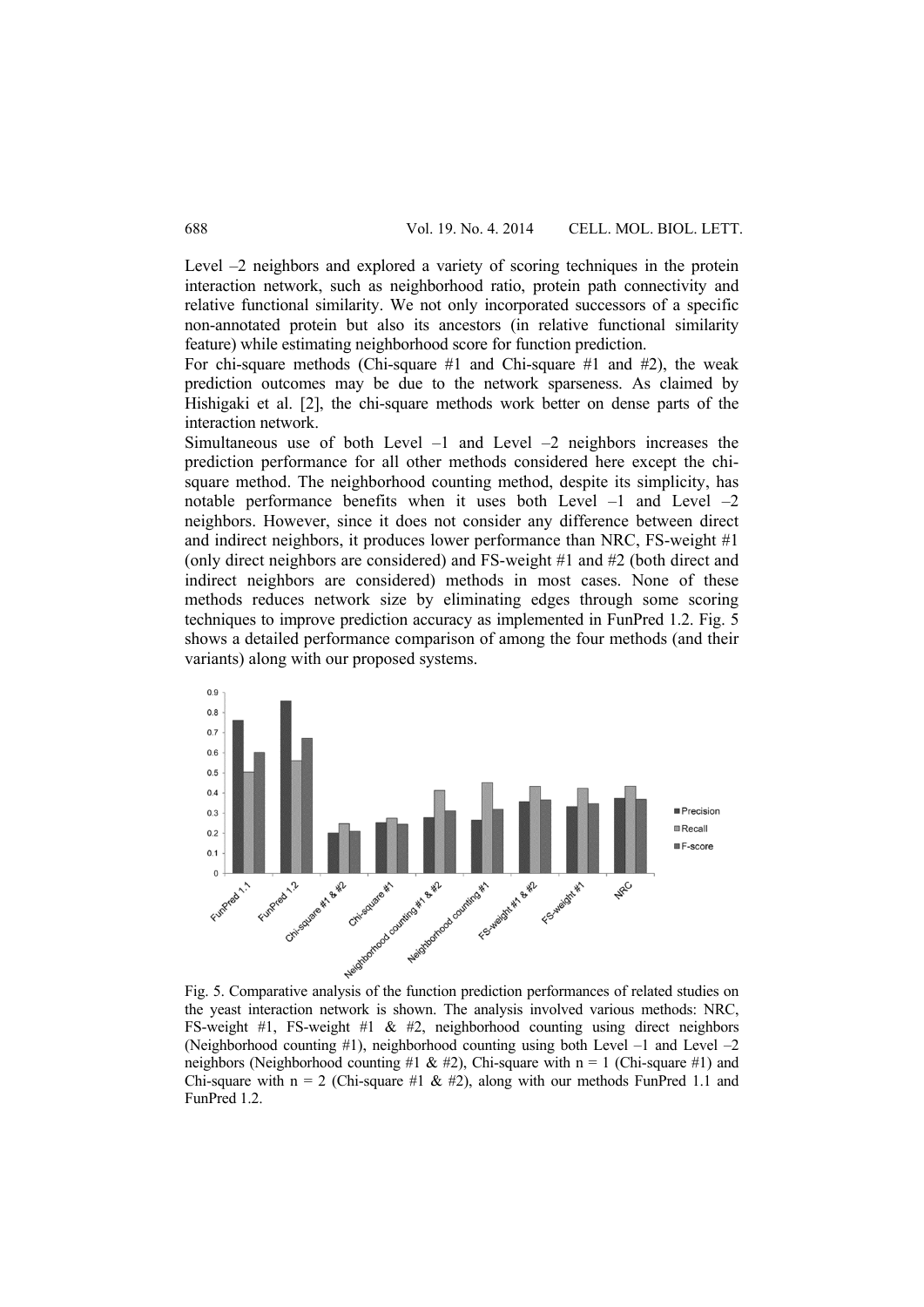# CELLULAR & MOLECULAR BIOLOGY LETTERS 689

Our data show that our proposed FunPred 1 software has better performance than existing function prediction methods. They also show that the network structure may be pruned based on the edge coefficients, leading to improved and faster functional prediction in complex and diverse protein–protein interaction networks. The dataset used in this study and the complete source codes of the FunPred 1 software package are available in the public domain for noncommercial research use at http://code.google.com/p/cmater-bioinfo/.

For performance improvements, domain–domain affinity information may be incorporated in prediction of the protein functions. The PPIs may be decomposed into physical interactions between constituent domains of proteins, using the method proposed in one of our earlier works [19]. The use of domain interaction information in the prediction of protein function may be considered as a future extension of this study.

Different physicochemical properties of amino acids have strong influence on protein structures and their interactions [24]. The use of the physicochemical properties of a protein sequence may give useful information in the prediction of protein function and can be considered as a future study.

This study currently considers 8 functional groups in the yeast PPI network. We would like to extend this to encompass other significant functional groups. Also, we will explore the effectiveness of this method in other organisms, such as in human protein–protein interactions with even more complex network architecture. In a nutshell, we are proposing two useful sets of features for the prediction of protein functions in the complex yeast PPI network with reasonable accuracy.

## **REFERENCES**

- 1. Schwikowski, B., Uetz, P. and Fields, S. A network of protein-protein interactions in yeast. **Nat. Biotechnol.** 18 (2000) 1257–1261.
- 2. Hishigaki, H., Nakai, K., Ono, T., Tanigami, A. and Takagi, T. Assessment of prediction accuracy of protein function from protein–protein interaction data. **Yeast (Chichester, England)** 18 (2001) 523–531.
- 3. Chen, J., Hsu, W., Lee, M.L. and Ng. S.K. Labeling network motifs in protein interactomes for protein function prediction. **IEEE 23rd International Conference on Data Engineering** (2007) 546–555.
- 4. Vazquez, A., Flammini, A., Maritan, A. and Vespignani, A. Global protein function prediction from protein-protein interaction networks. **Nat. Biotechnol.** 21 (2003) 697–700.
- 5. Karaoz, U., Murali, T.M., Letovsky, S., Zheng, Y., Ding, C., Cantor, C.R. and Kasif, S. Whole-genome annotation by using evidence integration in functional-linkage networks. **Proc. Natl. Acad. Sci. USA** 101 (2004) 2888– 2893.
- 6. Nabieva, E., Jim, K., Agarwal, A., Chazelle, B. and Singh, M. Wholeproteome prediction of protein function via graph-theoretic analysis of interaction maps. **Bioinformatics** 21 (2005) i302–i310.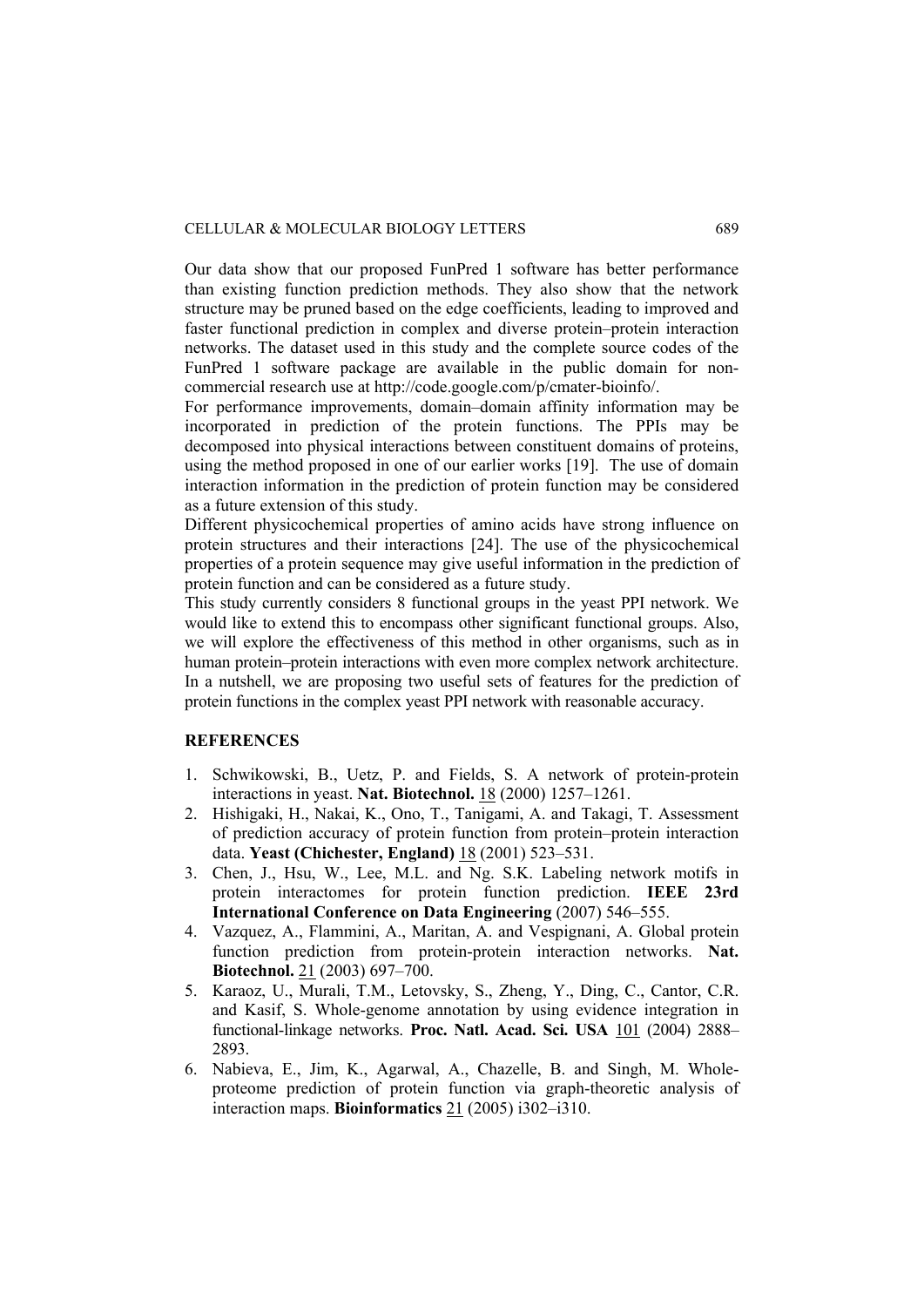- 7. Deng, M., Mehta, S., Sun, F. and Chen, T. Inferring domain–domain interactions from protein–protein interactions. **Genome Res.** (2002) 1540–1548.
- 8. Letovsky, S. and Kasif, S. Predicting protein function from protein/protein interaction data: a probabilistic approach. **Bioinformatics** 19 (2003) i197–i204.
- 9. Wu, D.D. An efficient approach to detect a protein community from a seed. **Proc. IEEE Symp. Comput. Intel. Bioinforma. Comput. Biol.** (2005) 1–7.
- 10. Samanta, M.P. and Liang, S. Predicting protein functions from redundancies in large-scale protein interaction networks. **Proc. Natl. Acad. Sci. USA** 100 (2003) 12579–12583.
- 11. Arnau, V., Mars, S. and Marín, I. Iterative cluster analysis of protein interaction data. **Bioinformatics** 21 (2005) 364–378.
- 12. Bader, G.D. and Hogue, C.W.V. An automated method for finding molecular complexes in large protein interaction networks. **BMC Bioinformatics** 27 (2003) 1–27.
- 13. Altaf-Ul-Amin, M., Shinbo, Y., Mihara, K., Kurokawa, K. and Kanaya, S. Development and implementation of an algorithm for detection of protein complexes in large interaction networks. **BMC Bioinformatics** 7 (2006) DOI: 10.1186/1471-2105-7-207.
- 14. Spirin, V. and Mirny, L.A. Protein complexes and functional modules in molecular networks. **Proc. Natl. Acad. Sci. USA** 100 (2003) 12123–12128.
- 15. King, A.D., Przulj, N. and Jurisica, I. Protein complex prediction via costbased clustering. **Bioinformatics** 20 (2004) 3013–3020.
- 16. Asthana, S., King, O.D., Gibbons, F.D. and Roth, F.P. Predicting protein complex membership using probabilistic network reliability. **Genome Res.** 14 (2004) 1170–1175.
- 17. Krogan, N. J., Cagney, G., Yu, H., Zhong, G., Guo, X., Ignatchenko, A., Li, J., Pu, S., Datta, N., Tikuisis, A.P., Punna, T., Peregrín-Alvarez, J. M., Shales, M., Zhang, X., Davey, M., Robinson, M.D., Paccanaro, A., Bray, J.E., Sheung, A., Beattie, B., Richards, D.P., Canadien, V., Lalev, A., Mena, F., Wong, P., Starostine, A. , Canete, M.M., Vlasblom, J. Wu, S., Orsi, C., Collins, S.R., Chandran, S., Haw, R., Rilstone, J.J., Gandi, K., Thompson, N.J., Musso, G., St Onge, P., Ghanny, S., Lam, M.H.Y., Butland, G., Altaf-Ul, A.M., Kanaya, S., Shilatifard, A., O'Shea, E., Weissman, J.S., Ingles, C.J., Hughes, T.R., Parkinson, J., Gerstein, M., Wodak, S.J., Emili, A. and Greenblatt, J.F. Global landscape of protein complexes in the yeast Saccharomyces cerevisiae. **Nature** 440 (2006) 637–643.
- 18. Wang, H., Huang, H., Ding, C. and Nie, F. Predicting protein-protein interactions from multimodal biological data sources via nonnegative matrix tri-factorization. **J. Comput. Biol.** 20 (2013) 344–358.
- 19. Chatterjee, P., Basu, S., Kundu, M., Nasipuri, M. and Plewczynski, D. PPI\_SVM: prediction of protein-protein interactions using machine learning,